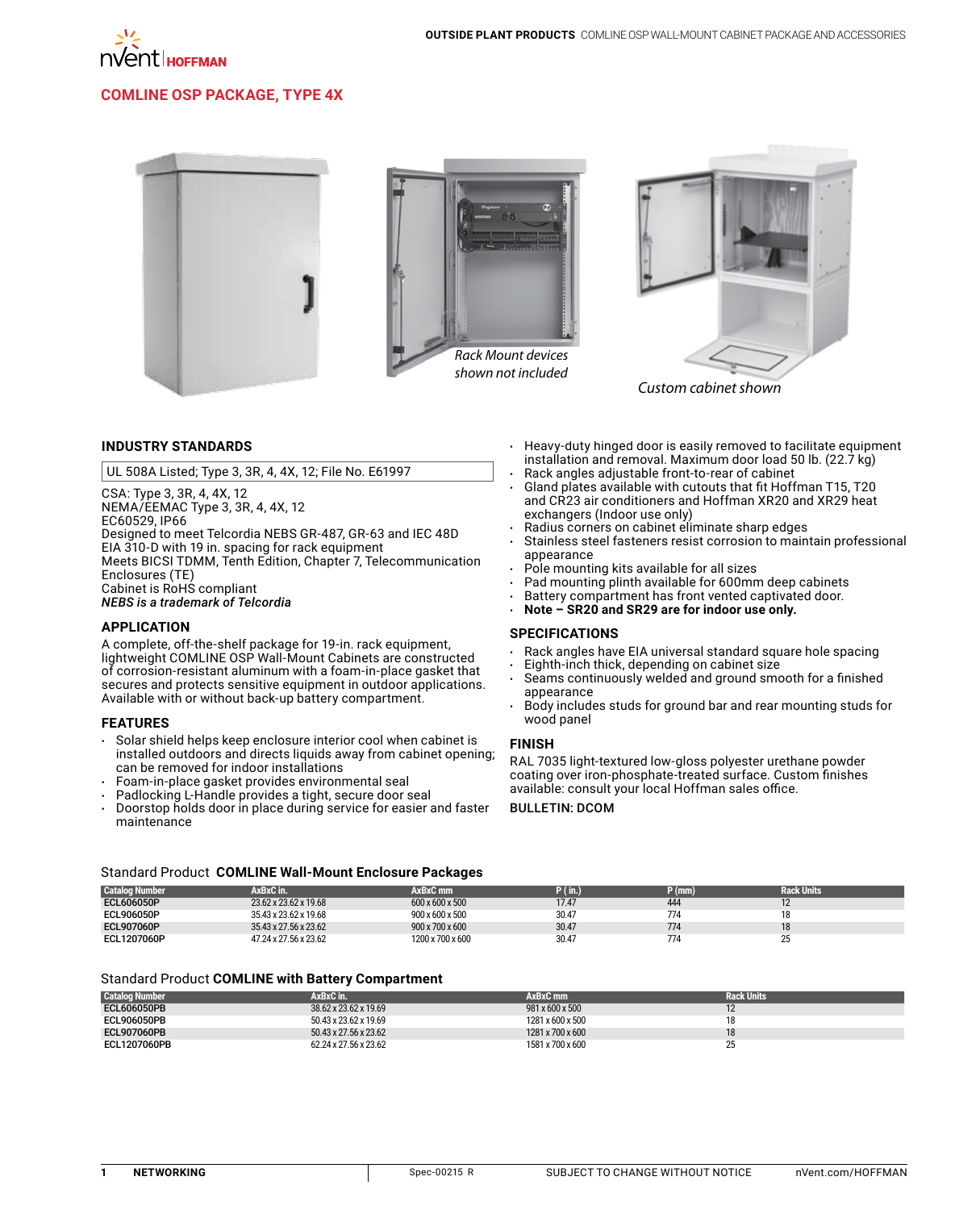

# **Accessory Compatibility**

| <b>Catalog Numbers</b> | <b>ECL606050P/B</b> | <b>ECL906050P/B</b> | <b>ECL907060P/B</b> | ECL1207060P/B |
|------------------------|---------------------|---------------------|---------------------|---------------|
| <b>GLAND PLATES</b>    |                     |                     |                     |               |
| EGPS1                  | ٠                   |                     |                     |               |
| EGPS2                  |                     | $\bullet$           | $\bullet$           | $\bullet$     |
| EGPACT15               |                     |                     |                     |               |
| EGPACT20               |                     | $\bullet$           | $\bullet$           | $\bullet$     |
| EGPACCR15              |                     | $\bullet$           | $\bullet$           | ٠             |
| EGPHX20                |                     | $\bullet$           | $\bullet$           | $\bullet$     |
| EGPHX29                |                     | ٠                   | $\bullet$           | ٠             |
| POLE MOUNT CHANNELS    |                     |                     |                     |               |
| EPMC6                  | ٠                   |                     |                     |               |
| EPMC9                  |                     | $\bullet$           | $\bullet$           |               |
| EPMC12                 |                     |                     |                     | ٠             |
| <b>PLINTH BASE</b>     |                     |                     |                     |               |
| EPL7060                |                     |                     | ٠                   | $\bullet$     |
| <b>WOOD PANELS</b>     |                     |                     |                     |               |
| E60P60W                | ٠                   |                     |                     |               |
| E90P60W                |                     | $\bullet$           |                     |               |
| E90P7W                 |                     |                     | ٠                   |               |
| E120P70W               |                     |                     |                     | $\bullet$     |
| <b>RACK ANGLES</b>     |                     |                     |                     |               |
| <b>ERA196S</b>         | $\bullet$           |                     |                     |               |
| ERA199S                |                     | $\bullet$           |                     |               |
| <b>ERA19239S</b>       |                     |                     | $\bullet$           |               |
| ERA192312S             |                     |                     |                     | ٠             |

# COMLINE OSP Package Without Battery Compartment

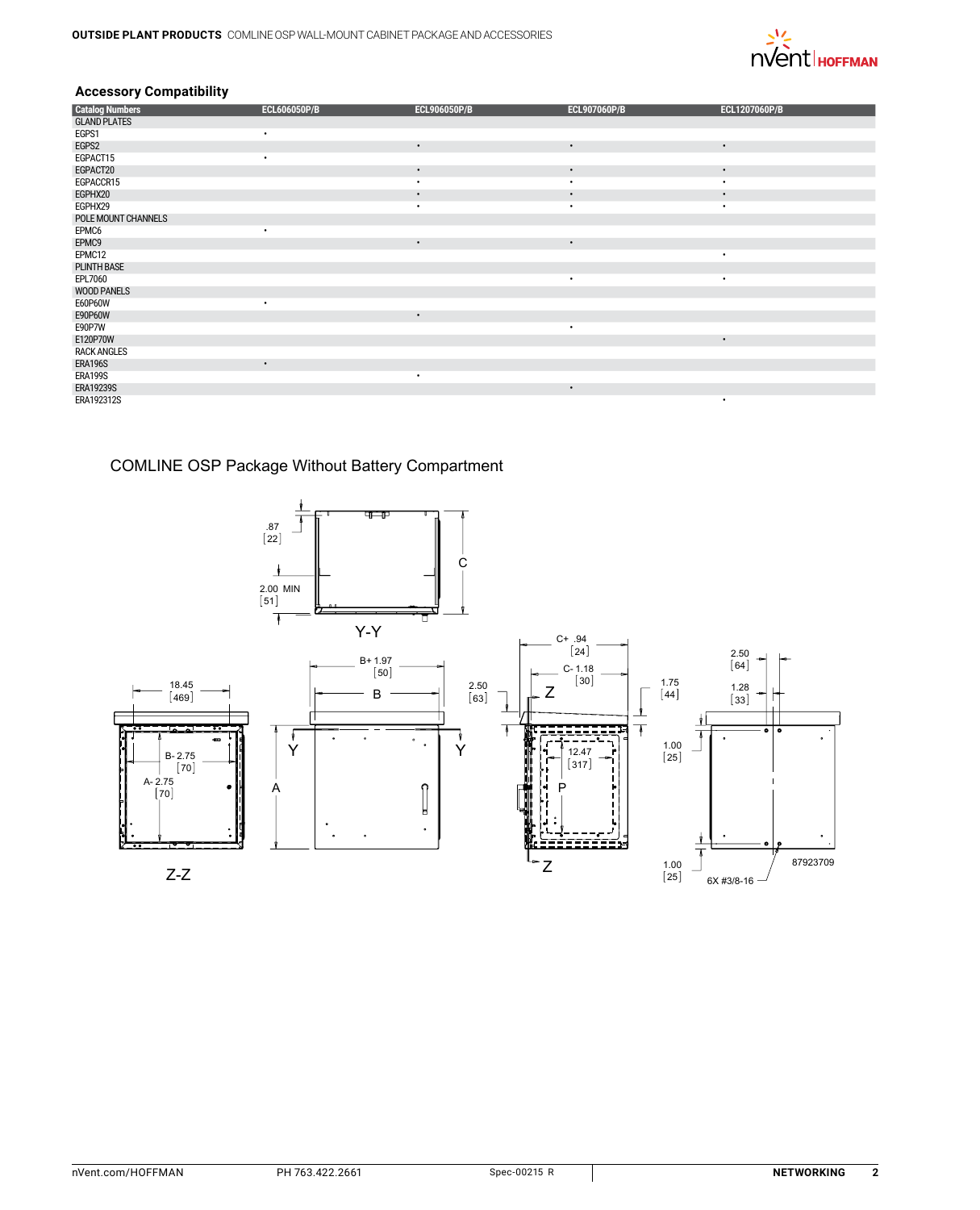

COMLINE OSP Package With Battery Compartment

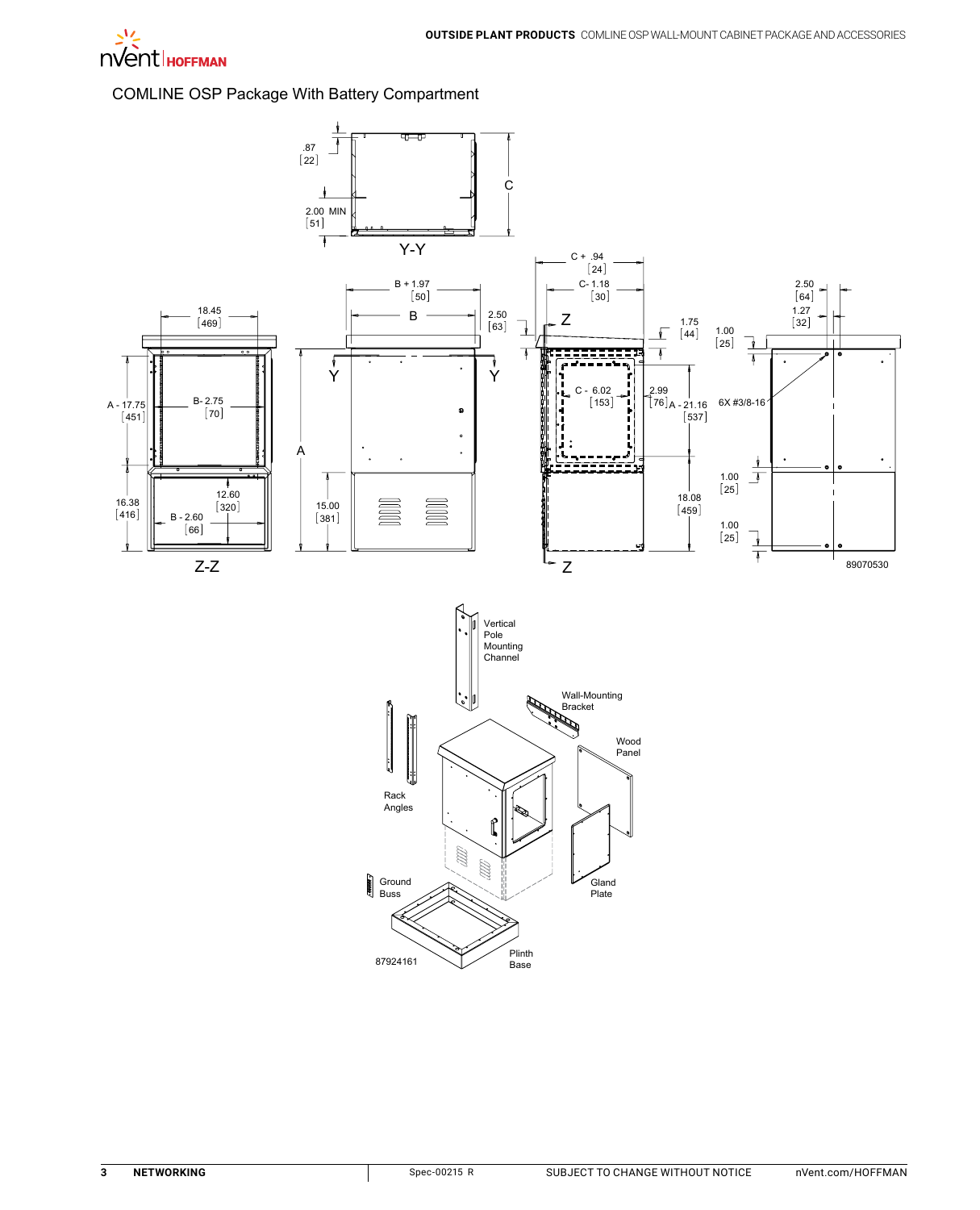

# **Rack Angles**

Rack Angles are made of 12 gauge, self-grounding plated steel and are grounded to the cabinet body through the mounting bolts. Square mounting holes meet EIA standard.

| Catalog Number    | <b>Rack Width</b> | <b>Rack Units</b> | Use with Cabinet (Height x Width in mm) |
|-------------------|-------------------|-------------------|-----------------------------------------|
| <b>ERA196S</b>    | 19                | 12                | $600 \times 600$                        |
| ERA199S           | 19                | 18                | $900 \times 600$                        |
| <b>ERA19239S</b>  | 19 or 23          | 18                | $900 \times 700$                        |
| <b>ERA192312S</b> | 19 or 23          | 25                | 1200 x 700                              |

### *Package includes two rack angles.*

**BULLETIN: DCOMY** 

# **Vertical Pole-Mount Channel**

Vertical Pole-Mount Channel facilitates pole-mounting the COMLINE package. It includes the bracket and hardware to mount the channel to the cabinet. No drilling into cabinet required to install.

**BULLETIN: DCOMY** 

| <b>Catalog Number</b> | <b>Description</b>               | <b>Use with Cabinet</b> |
|-----------------------|----------------------------------|-------------------------|
| EPMC6                 | Vertical Pole-Mount Channel 600  | 600-mm tall             |
| FPMC9                 | Vertical Pole-Mount Channel 900  | 900-mm tall             |
| EPMC12                | Vertical Pole-Mount Channel 1200 | 1200-mm tall            |

### **Wood Panel**

Wood Panels are made of 3/4-in. plywood, pre-cut and pre-drilled to install on panel mounting studs in the rear of the cabinet.

Bulletin: DCOMY

|                |                       | <b>Use with Cabinet</b> |
|----------------|-----------------------|-------------------------|
| Catalog Number | <b>Height x Width</b> | (Height x Width)        |
| E60P60W        | 524 x 524             | $600 \times 600$        |
| E90P60W        | 824 x 524             | $900 \times 600$        |
| E90P70W        | 824 x 624             | $900 \times 700$        |
| E120P70W       | 1124 x 624            | 1200 x 700              |
|                |                       |                         |

### **Gland Plate**

Gland Plates are made of .100-in.-thick aluminum, finished to match the cabinet. They include a factory-installed foam-in-place gasket, stainless steel hardware and grounding provision. The installed gland plate maintains the cabinet rating.

*Package includes solid gland plate.*

**BULLETIN: DCOMY** 

#### **Catalog Number Description Nominal Height x Width (P x Q)** [EGPS1](http://hoffman.nvent.com/en/hoffman/EGPS1) Solid small 506 x 381<br>
506 x 381<br>
538 x 381 Solid large [EGPACT15](http://hoffman.nvent.com/en/hoffman/EGPACT15) AC cutout for T15 506 x 381 [EGPACT20](http://hoffman.nvent.com/en/hoffman/EGPACT20) AC cutout for T20 838 x 381 [EGPACCR23](http://hoffman.nvent.com/en/hoffman/EGPACCR23) AC cutout for CR23 838 x 381 [EGPHX20](http://hoffman.nvent.com/en/hoffman/EGPHX20) Heat exchanger cutout for XR20 and XR2908 838 x 381 [EGPHX29](http://hoffman.nvent.com/en/hoffman/EGPHX29) Heat exchanger cutout for XR2918 838 x 381 XR20 and XR29 indoor use only.

### **Plinth Base**

The Plinth Base enables pad mounting and provides additional cable management space. It adds an additional 5.00-in. (127-mm) height to the cabinet. The base is made of aluminum painted RAL 7035 light gray.

**BULLETIN: DCOMY** 

| l Catalog Number | <b>Description</b> | <b>Use with Cabinet</b><br>(Width x Depth) |
|------------------|--------------------|--------------------------------------------|
| EPL7060          | Plinth base        | 700 x 600                                  |

## **Ground Buss**

This copper Ground Buss provides wiring tie points within the cabinet. Mounts on studs provided on cabinet side. Tie-point spacing is 3/4-in. pair-to-pair and 5/8-in. across each pair. Ground studs are 1/4-20 x .75-in. on 3/4-in. centers.

**BULLETIN: DCOMY** 

| Catalog Number | Description <b>:</b>         |  |
|----------------|------------------------------|--|
| EGBB1          | 6-position, double-lug buss  |  |
| FGBB2          | 12-position, double-lug buss |  |

# **Handle Options**



Handle Options can be padlocked for added security. Kit includes handle and mounting hardware. Install using existing enclosure cam.

Bulletin: A80, DCOMY

| <b>Catalog Number</b> | <b>Description</b>                          |
|-----------------------|---------------------------------------------|
| <b>ELHP</b>           | Padlocking L-Handle                         |
| EPL <sub>4</sub>      | Padlocking quarter-turn with key            |
| <b>DL36</b>           | Locking wing nut with 2 keys, silver finish |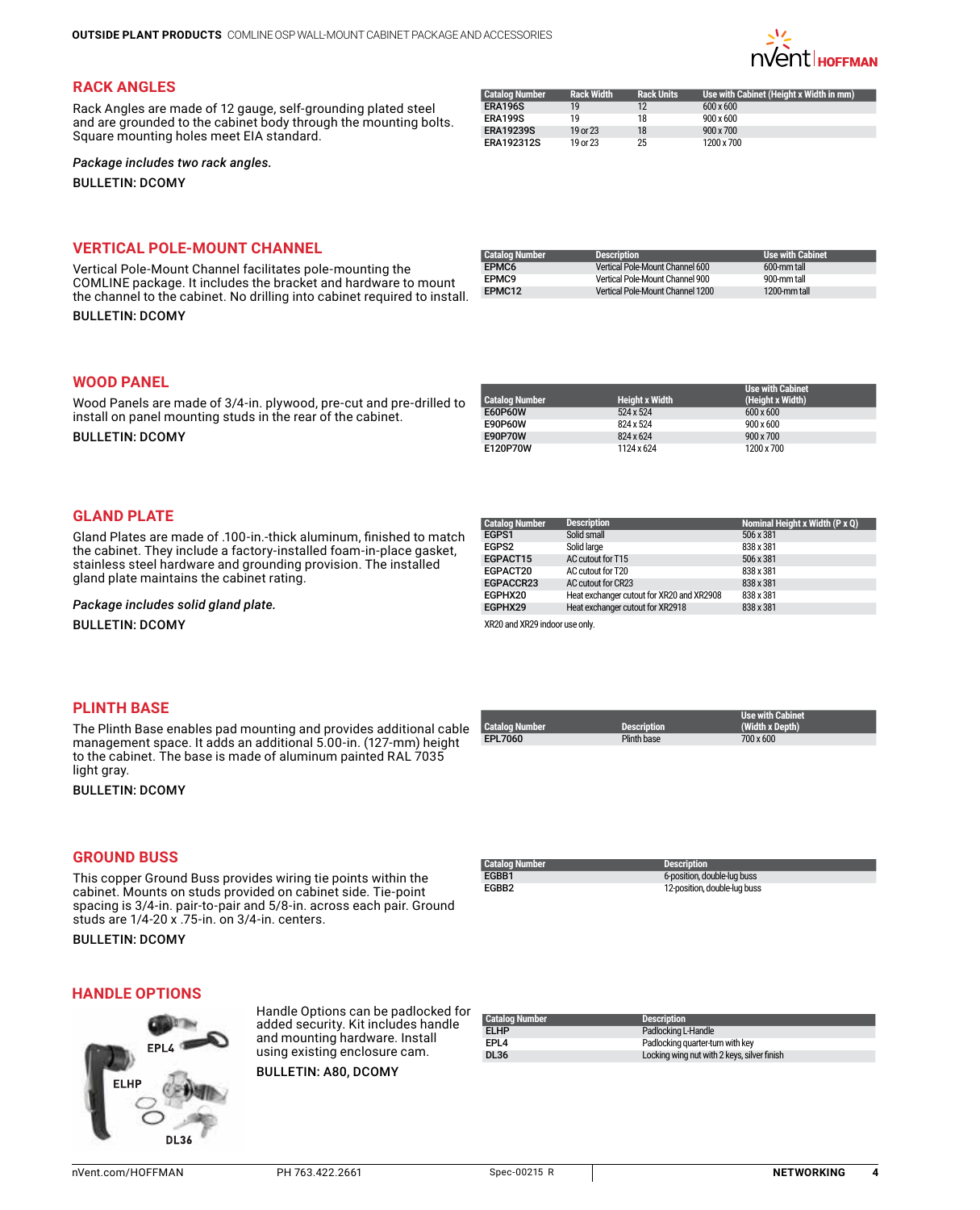

# **Clip [Nut Package](http://hoffman.nvent.com/en/hoffman/Clip-Nut-Package)**



Twenty plated clip nuts fit all rackmounting angles with .281-in. (7 mm) diameter holes (through-hole type).

**BULLETIN: A80** 

| <b>Catalog Number</b> | <b>Description</b>    | Pka. Otv. | <b>Fits</b>                  |
|-----------------------|-----------------------|-----------|------------------------------|
| AN1032                | <b>Clip Nut 10-32</b> | 20        | .281-diameter mounting holes |
| ANM5                  | Clip Nut M5 (Metric)  | 20        | .281-diameter mounting holes |

**[Screw Package](http://hoffman.nvent.com/en/hoffman/Screw-Package-3141)**



Screws attach rack panels and rack-mounted equipment to rackmounting angles.

Bulletin: A80, DACCY

| <b>Catalog Number</b> | <b>Color</b>  | <b>Description</b>                                 | Pkg. Qty. |
|-----------------------|---------------|----------------------------------------------------|-----------|
| <b>ES1224</b>         | Silver        | 12-24 x 5/8 in. combo head                         | 20        |
| ES1224250             | Silver        | 12-24 x 5/8 in. combo head                         | 250       |
| <b>ES1224B</b>        | <b>Black</b>  | 12-24 x 5/8 in. combo head                         | 20        |
| ES1224B250            | <b>Black</b>  | 12-24 x 5/8 in. combo head                         | 250       |
| ASM <sub>5</sub>      | <b>Silver</b> | M5 x 20 mm Combo Head                              | 20        |
| ASM6                  | Silver        | M6 x 16 mm combo head                              | 20        |
| ASM5T                 | <b>Silver</b> | M5 x 12 mm thread-forming Phillips hex head screws | 20        |
| ASM6250               | Silver        | M6 x 16 mm combo head                              | 250       |
| AS1032                | <b>Silver</b> | 10-32 x 5/8 in. combo head                         | 20        |
| AS1032250             | Silver        | 10-32 x 5/8 in. combo head                         | 250       |
| <b>AS1032B</b>        | <b>Black</b>  | 10-32 x 5/8 in. combo head                         | 20        |
|                       |               |                                                    |           |

Use ASM5T on PROLINE frame or Net Series extruded holes.

### **Mounting Bracket Kits**



Mounting Bracket Kits are available in stainless steel or composite material. Kit includes 4 brackets and mounting hardware.

**BULLETIN: A80** 

**Catalog Number Description [CMFK](http://hoffman.nvent.com/en/hoffman/CMFK)** Steel<br>CMFK Steel<br>CMFKSS Stain [CMFKSS](http://hoffman.nvent.com/en/hoffman/CMFKSS) Stainless Stainless Steel<br>
CMTGFT COMPOSITE Composite

# **Wall Mounting Bracket**



Wall Mounting Bracket bolts to enclosure back thread holes and facilitates easy mounting to walls. Made of 0.10 aluminum with cabinet matching RAL 7035 finish.

**BULLETIN: DCOMY** 

| <b>Catalog Number</b> | AxBxC in./mm                           | <b>Description</b> |
|-----------------------|----------------------------------------|--------------------|
| EMB <sub>1</sub>      | 1.73 x 30.20 x 21.26<br>44 x 767 x 540 | Aluminum           |